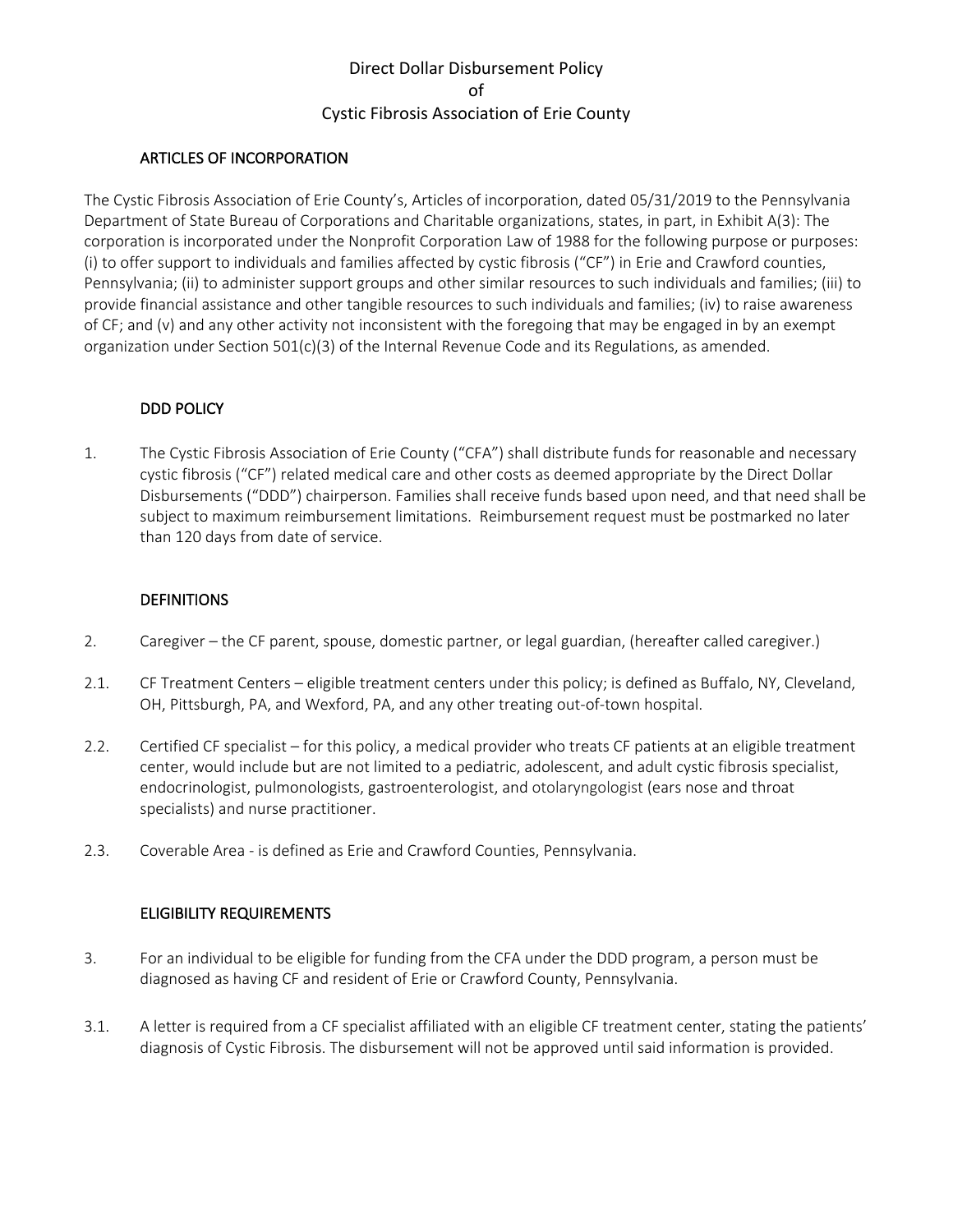## CYSTIC FIBROSIS ASSOCIATION OF ERIE COUNTY

- 3.2. The CFA board of directors reserves the right to reevaluate eligibility.
- 3.3. When a CF patient turns 18, he or she has the right to have the DDD reimbursements go directly into their bank account. However, if funds are deposited into another person's account, and the CF patient would like the payment to remain the same, that too is acceptable. Furthermore, the CF patient has the right to change his or her mind at any time in the future. Please contact the DDD chairperson in writing to make changes or updates.

### DIRECT DOLLAR DISBURSEMENT PROCEDURES

- 4. The CFA Board President shall appoint a direct dollar disbursement chairperson. The chairperson shall consist of a board director who is not eligible for funds under the DDD policy.
- 4.1. The DDD chairperson shall meet the requirements of the bylaws of the CFA, and specific to Article VII Conflict of Interest.
- 4.2. The DDD chairperson shall follow the DDD policies and procedures when evaluating and paying the disbursements.
- 4.3. Printable DDD policy and forms are available on the CFA website at https://www.cfaerie.org/about/financial-reimbursement
- 4.4. Every attempt will be made to distribute the DDD's monthly.
- 4.5. DDDs submission must be postmarked by the 15th of each month to receive reimbursement for that month.
	- 4.5.1. CFA maintains the original receipts for recordkeeping purposes. The CF patient or caregiver is encouraged to make a copy for their records.
	- 4.5.2. All information must be entered clearly on the DDD form for each item, and the supporting documentation must contain the required proof of service and be easily identifiable and readable. The form must be complete, signed, and dated by the CF patient or caregiver.
	- 4.5.3. Items that are not related to, do not fall under the DDD policy, or are unverifiable to treatment will be denied.
- 4.6. Exceptional cases of "extreme emergency" shall be the only time the CFA board of directors will disburse funds immediately if approved.
- 4.7. The DDD reimbursement to the CF patient or caregiver is paid electronically through direct deposit into the Automated Clearing House ("ACH"), which electronically transmits the payment into the designated bank account.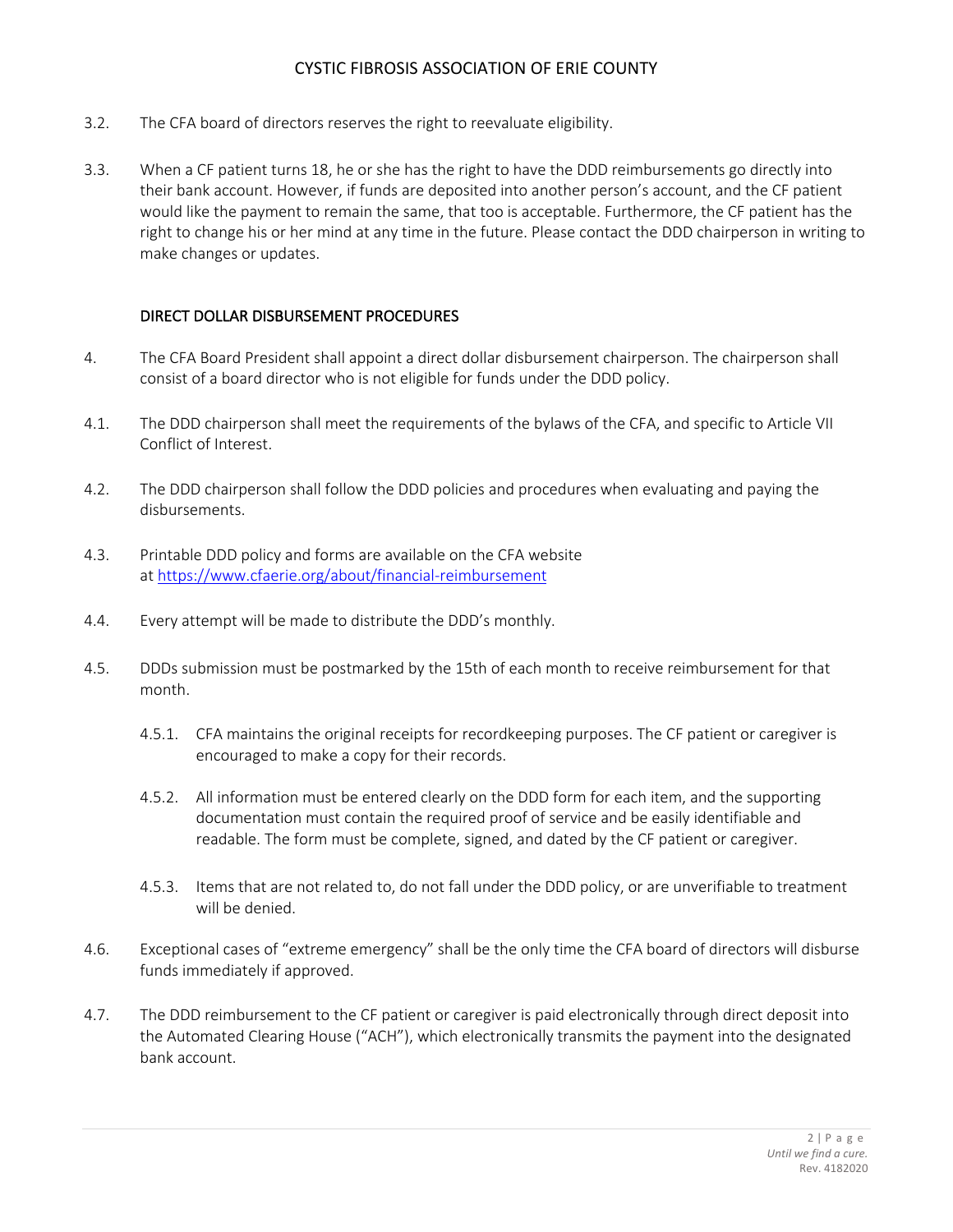## CYSTIC FIBROSIS ASSOCIATION OF ERIE COUNTY

4.8. CFA shall have one ACH account per CF patient.

### ELIGIBLE EXPENSES

- 5. Reimbursement for CF-related medical insurance deductibles is a payable expense. Acceptable supporting documentation could be a statement from the medical insurance company verifying;
	- 1. the annual deductible,
	- 2. proof of service provided, and
	- 3. the amount deducted from the deductible for the visit.
- 5.1 Evidence of medical care, at a CF treatment center, is reimbursable at \$250 per round-trip to offset the cost of gas, meals, parking, and other incidentals. Acceptable supporting documentation could be;
	- 1. the CF specialist summary of the visit, or
	- 2. original statement from the treatment center, or
	- 3. medical insurance explanation of benefits, or
	- 4. other document confirming treatment.
- 5.2. The copay for CF appointments and hospitalization is payable. Acceptable supporting documentation could be;
	- 1. medical insurance explanation of benefits, or
	- 2. other document confirming treatment and co-pay amount.

(Note: this is a reimbursable expense authorized in addition to the \$250 per round-trip as described in Section 5.1, above.)

- 5.3. The copay for a CF prescription is payable. Acceptable supporting documentation includes;
	- 1. the original cashier/pharmacy receipt,
	- 2. the name of the prescribing physician,
	- 3. the CF patient name,
	- 4. full RX # that matches the pharmacy receipt,
	- 5. name of the medication,
	- 6. date order filled, and
	- 7. the copay due.
- 5.4. Available benefits provided to the caregiver with the out-of-town hospitalization of a CF patient are:
	- 5.4.1. The caregiver may submit original meal receipts for \$50 per day up to 14 days. No caregiver may be entitled to reimbursement under this Section 5.4.1 for either the date of admission or the date of discharge. Such expenses are already covered by the reimbursement provided under Section 5.1.
	- 5.4.2. Reimbursement for a hotel room to be reimbursed at a reasonable economy rate not to exceed 14 days per hospital stay. An itemized receipt from the hotel listing each day is acceptable proof.